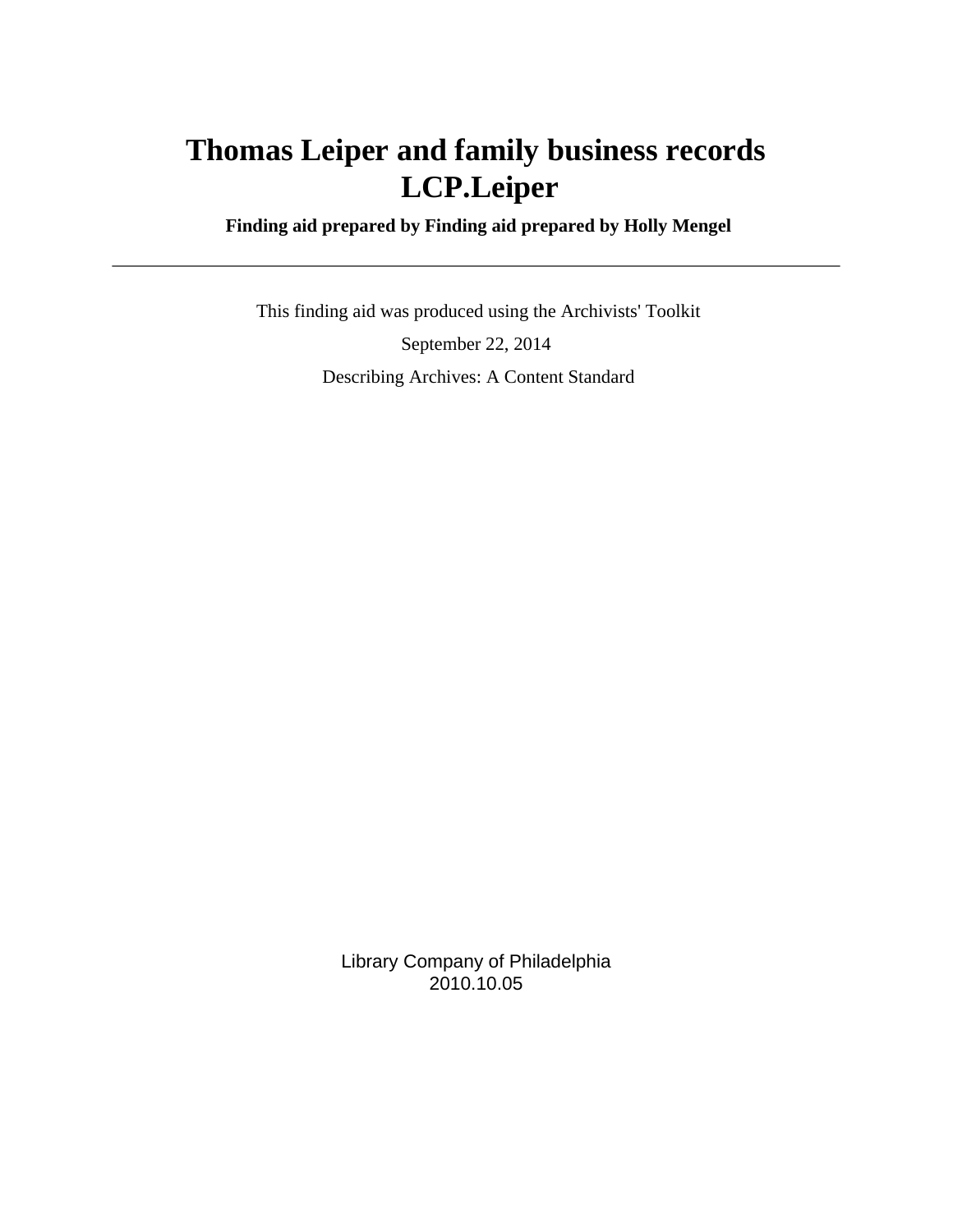## **Table of Contents**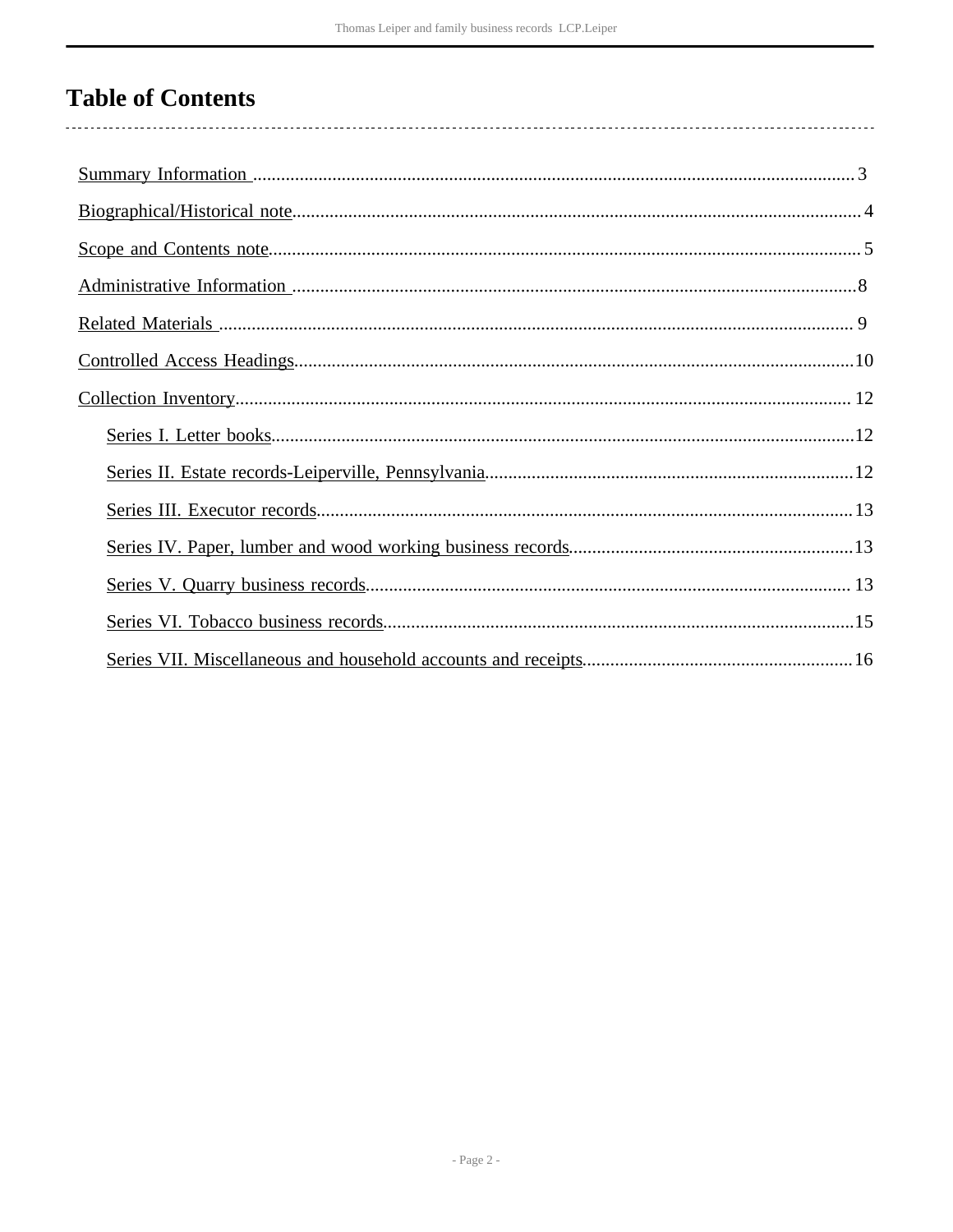## <span id="page-2-0"></span>**Summary Information**

| <b>Repository</b> | Library Company of Philadelphia                                                                                                                                                                                                                                                                                                                                                                                                                                                                                                                                                                                                                                                                                                                                   |
|-------------------|-------------------------------------------------------------------------------------------------------------------------------------------------------------------------------------------------------------------------------------------------------------------------------------------------------------------------------------------------------------------------------------------------------------------------------------------------------------------------------------------------------------------------------------------------------------------------------------------------------------------------------------------------------------------------------------------------------------------------------------------------------------------|
| <b>Creator</b>    | Leiper, Thomas, 1745-1825                                                                                                                                                                                                                                                                                                                                                                                                                                                                                                                                                                                                                                                                                                                                         |
| <b>Title</b>      | Thomas Leiper and family business records                                                                                                                                                                                                                                                                                                                                                                                                                                                                                                                                                                                                                                                                                                                         |
| Date [inclusive]  | 1771-1947                                                                                                                                                                                                                                                                                                                                                                                                                                                                                                                                                                                                                                                                                                                                                         |
| <b>Extent</b>     | 47.0 volumes                                                                                                                                                                                                                                                                                                                                                                                                                                                                                                                                                                                                                                                                                                                                                      |
| Language          | English                                                                                                                                                                                                                                                                                                                                                                                                                                                                                                                                                                                                                                                                                                                                                           |
| <b>Abstract</b>   | Thomas Leiper (1745-1825) was introduced into the business of tobacco<br>shortly after his arrival in Virginia in 1763. Within several years, he<br>moved to Philadelphia where he opened a tobacco shop. During the<br>Revolutionary War, Leiper became the principal tobacco provider in<br>Philadelphia. In 1776, Leiper purchased land in Delaware County that<br>included a mill at a waterfall on the Crum Creek. He established snuff<br>mills and later purchased a stone quarry. The Thomas Leiper and family<br>business records include correspondence, country estate records, and<br>business and financial records of the family's paper, lumber and wood<br>working businesses, quarry business, and tobacco business dating from<br>1771 to 1947. |

### **Preferred Citation note**

[Description and date of item], [Box and folder number], Thomas Leiper and family business records, 1771-1947, Library Company of Philadelphia.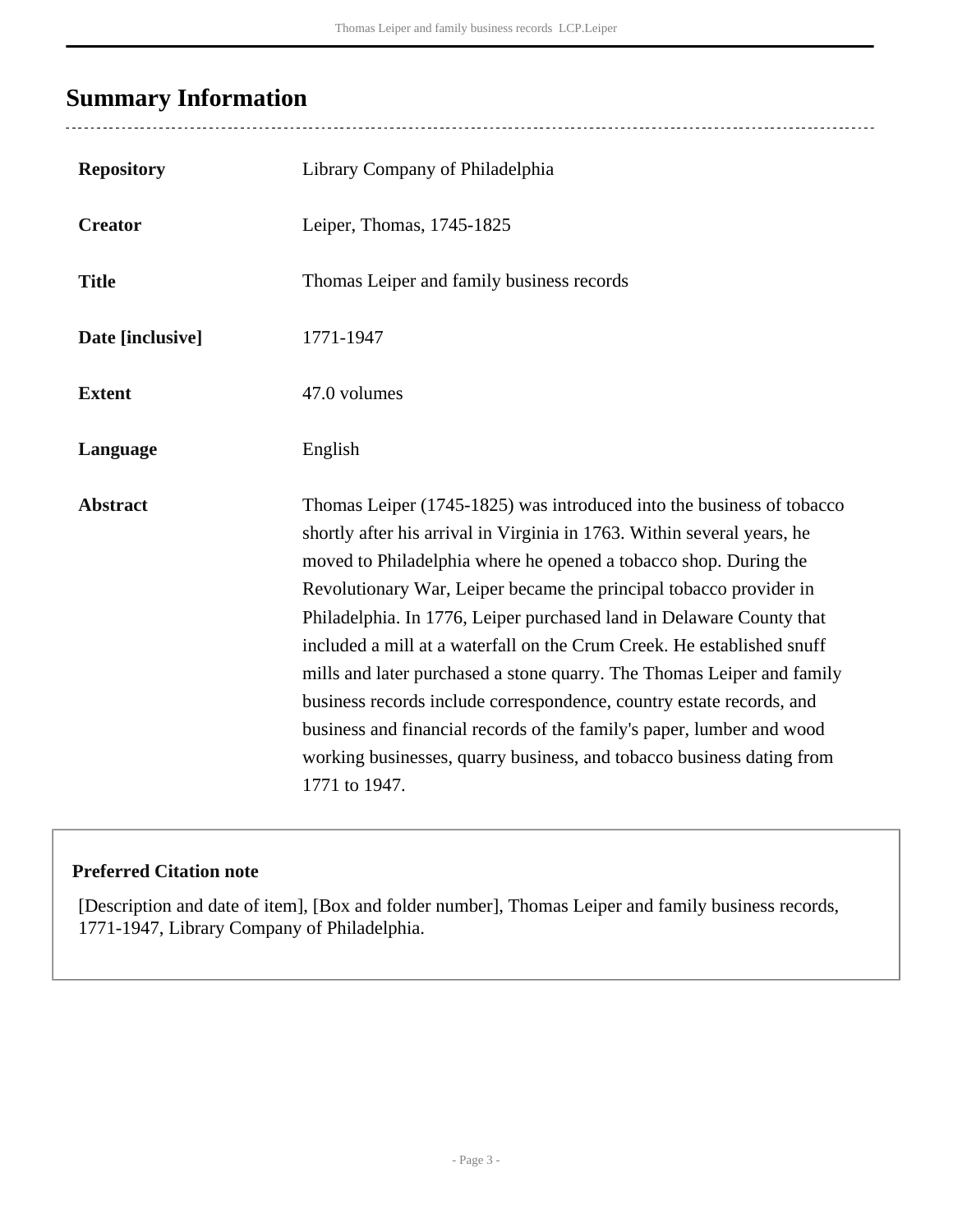## <span id="page-3-0"></span>**Biographical/Historical note**

Thomas Leiper was born December 15, 1745 in Strathaven, Lanark, Scotland. He was educated at Glasgow and Edinburgh and immigrated to America in 1763, landing in Virginia where his brother already resided. He was immediately introduced into the business of tobacco, and within several years moved to Philadelphia where he opened a tobacco shop and "engaged in the storing and exportation of tobacco," (Leach). During the Revolutionary War, Leiper became the principal tobacco provider in Philadelphia. In 1776, Leiper purchased land in Delaware County that included a mill at a waterfall on the Crum Creek. He established snuff mills and later purchased a stone quarry. In addition to Leiper's tobacco business being very successful, over approximately 20 years, he "acquired a total of 728 acres following Crum Creek to the Delaware River," (Leiper Church). According to Leach, Leiper "amassed a large fortune, which enabled him to subscribe freely to the improvement of Philadelphia and that part of Delaware County in the neighborhood of "Avondale," his country residence."

Leiper was one of the founders of the first troop of Light Horse of the City of Philadelphia, and served in the Revolutionary War, seeing action at Trenton, Princeton, Brandywine, Germantown, Monmouth, and York. Along with his troop, he acted as bodyguard for George Washington and as a defender in the "Fort Wilson Riot" which took place at the home of James Wilson. While most sources state that Leiper served as lieutenant and treasurer of that troop, other sources indicate that he served as a private. Politically, Leiper was a democrat. He served as a presidential elector, director of the Banks of Pennsylvania and the United States, and served as President of the Philadelphia City Council from 1802 to 1805. He also served as a member and President of the Common Council of Philadelphia in 1813. He had much interaction with politicians in the early republic including George Washington and Thomas Jefferson, to whom he rented a house in Philadelphia.

Leiper's quarry produced granite for "curbstones in Philadelphia … door steps for city homes, … buildings on the Swarthmore College campus, homes in Swarthmore, and … the Leiper Church," (Leiper Church). In part due to the success of Leiper's quarry business, Leiper was faced with a growing problem in transporting the stone to Philadelphia and the surrounding area. According to Leiper Church, "in wet weather, the wagons became bogged down on the dirt roads and since Crum Creek was not navigable, barge transportation was not an option." Therefore, Leiper first requested permission to build a canal (which was not approved) and approximately 20 years later, built a railroad from his quarries to a spot on Ridley Creek which was navigable.

Leiper married Elizabeth Gray, daughter of Speaker of the House of the Pennsylvania State Legislature, in 1778. They had 13 children, 10 of whom lived to adulthood. Leiper died on July 6, 1825.

Soon after his death, his descendents started a two vat paper mill which was managed by John Holmes in 1826, and by George G. Leiper in 1829 until it burned in 1836. The two snuff mills were operated, along with the eight mulls and two cutting machines, until 1845. Thomas Leiper had also started "a tilt- or bademill, with Nathum Keys as operator, and in 1826, his yearly output was 200 dozens of scythes and straw knives," (Jordan, page 364). George G. Leiper operated it until 1830. In 1843, Leiper's estate was divided.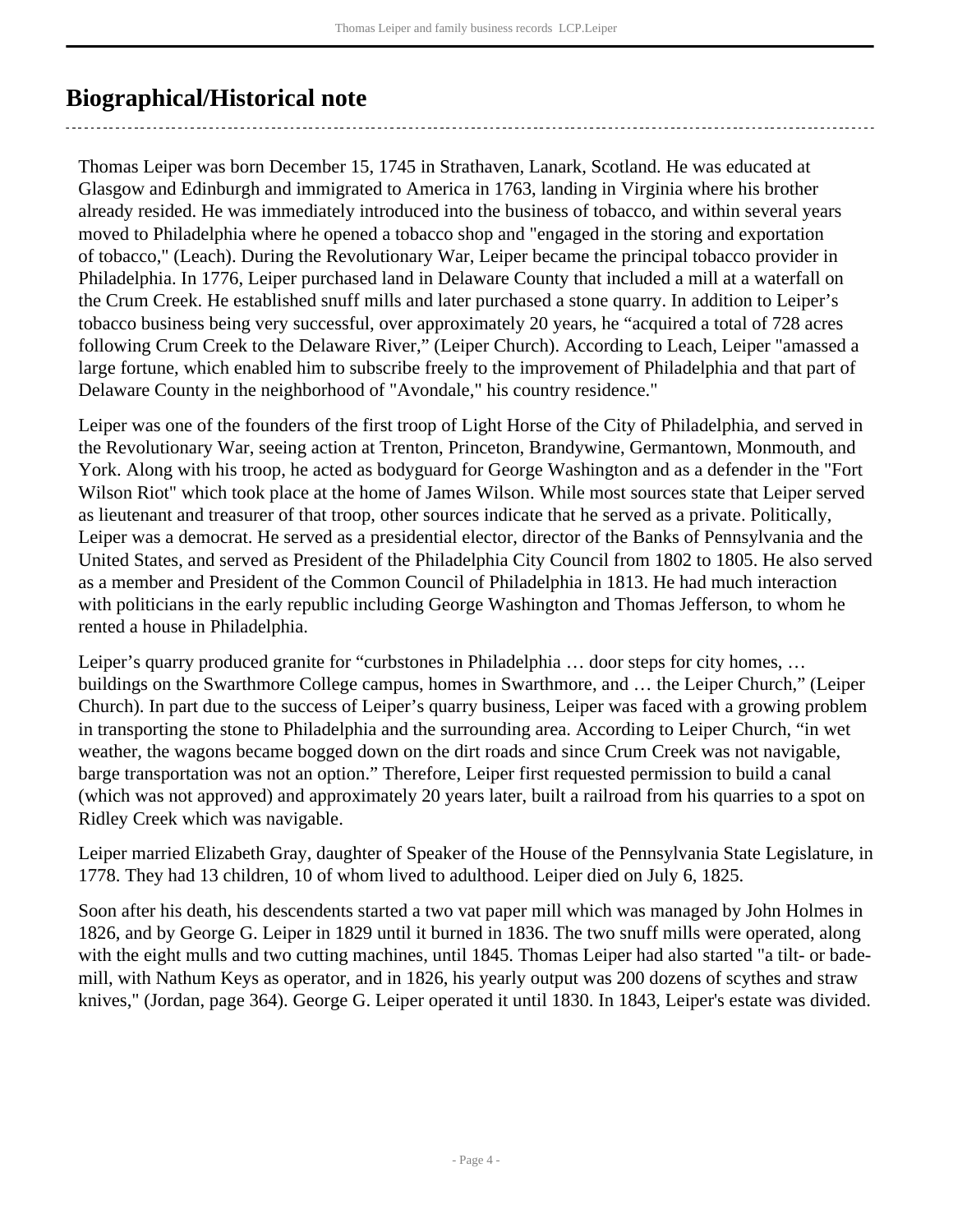Many of Thomas Leiper's descendents were involved in his business, called Thomas Leiper and Sons, which continued to operate until 1946. Thomas Leiper's sons George Gray Leiper, Samuel McKean Lieper and William J. Leiper appear to have been most involved with the continued operation of Lieper's business. George Gray Leiper was born on February 3, 1786 and educated at the University of Pennsylvania. In addition to building the canal which his father had tried to build, George Leiper served in the Pennsylvania Congress from 1822 to 1823 and in the United States Congress from 1829 to 1831. He was also appointed associate judge of the Delaware County circuit court. George Leiper's family business work included logging, bark mills and stone quarries. He died on November 18, 1868. His son John C. Leiper became involved in the business. George Leiper's brother Samuel McKean Leiper, was born August 20, 1806 and was educated at the University of Pennsylvania, graduating in 1826. His involvement with the family business began "when he attained majority, [and] had direction, in connection with his brothers, of the extensive snuff manufactory and tobacco business established by his father," (Old Chester Pennsylvania). Samuel Leiper died February 17, 1854. Samuel had at least three sons: Captain Thomas Irvine, General Charles Lewis Leiper (both of whom served in the Civil War) and Callender Irvine Leiper. It appears that Callender I. Leiper operated the quarries at Avondale after the death of his father. Throughout the history of the Leiper mills, fire destroyed much and resulted in changes of hand. A full history of the Leiper descendents' involvement in the business is currently unknown.

#### *Bibliography:*

Biographical Dictionary of the United States Congress: http://bioguide.congress.gov/scripts/biodisplay.pl? index=L000234 (accessed October 8, 2010).

Jordan, John W. *A History of Delaware County Pennsylvania and Its People*. New York: Lewis Historical Publishing Company, 1914.

Leach, Ken. Appraisal of Thomas Leiper and family business records. 1988

Leiper Presbyterian Church. http://leiperchurch1818.tripod.com/id2.html (accessed February 25, 2010).

Old Chester Pennsylvania. Biographies. http://www.oldchesterpa.com/biographies.htm (access October 8, 2010).

### <span id="page-4-0"></span>**Scope and Contents note**

The Thomas Leiper family business records include "Letterbooks;" "Estate records;" "Paper, lumber and wood business records;" "Quarry business records;" "Tobacco business records;" and "Miscellaneous and household accounts and receipts," dating from 1771 to 1947. These volumes document the business efforts of Thomas Leiper and his descendants, including the businesses of Thomas Leiper and Sons, Tobacconists; several quarries; a lumber yard and stable; and the Caldwell and Crosby estates. In addition to his other businesses, Leiper bought and sold real estate.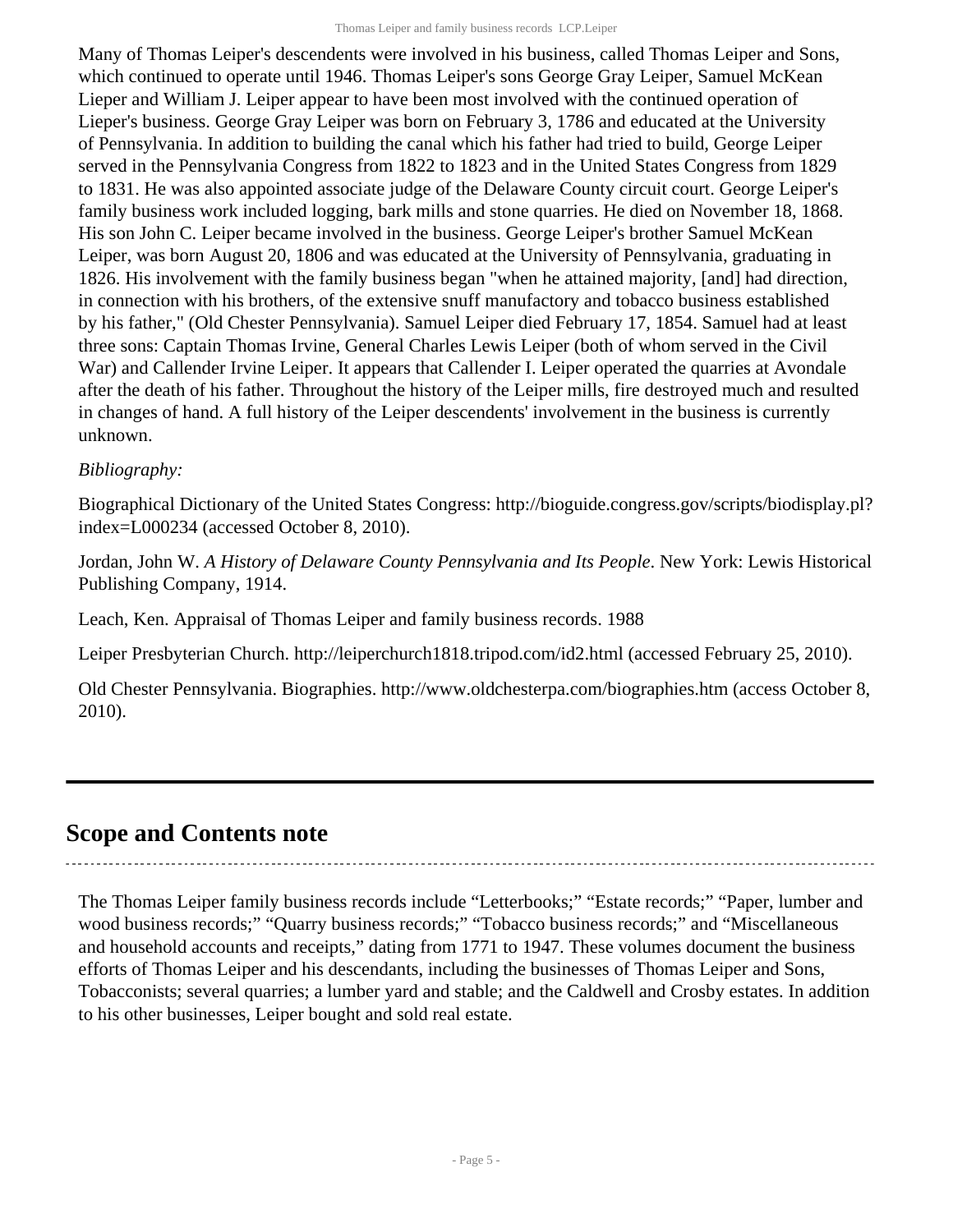The collection includes six " **Letterbooks**" dating from 1772 to 1829, which discuss to a large degree business, but are also extremely valuable in the documentation of day-to-day events, especially in regards to the Revolutionary War. The first, **Volume 1**, dating from 1772 to 1780, concerns the sales of, ordering of, and shipment of tobacco. These letters talk about finding ways to ship tobacco in a safe and secure manner and circumventing the British warships which closed the Delaware River in 1772. These letters also discuss the news of the day, and include statements such as, "The people of Britain are very much mistaken if they think they can cram what Acts they please down our throats," (December 3, 1774) and "we are fully of the opinion that Anarchy and Confusion will take place all over this continent in the course of a few months unless the people of Britain alter their mode of proceedings," (April 17, 1775). Letters from 1776 contain news of events of national and personal nature, as Leiper served, at that time, as a trooper in the American Light Horse. While the vast majority of the volume consists of letters from 1771 to 1776, there are several letters that date until October 9, 1800. Tobacco sales include 500 dozen snuff bottles to be imported from Glasgow, Scotland, with sizes specified, and on a separate occasion, in July 1774, 1800 dozen of the London squares, 900 dozen octagon squares, 300 dozen London small squares. **Volume 2**, a letterbook regarding tobacco and snuff business, dating from 1776 to 1802 includes letters on prices, shipments, accounts payable, wholesalers, agents, etc. In October 1776, Leiper opened a second grinding mill for snuff and he averaged one hogshead of tobacco per day at the new mill. Also discussed in these letters are prices of tobacco, the rise in workmen's wages, other potential businesses including a glass house, prices of other commodities, and the status of Continental money (which, according to Leach was up 750%). According to Ken Leach, Leiper was "a very hard, tough business man, [and] from this letterbook alone, one would think the war was won by tobacco and snuff instead of gunpowder." To one customer alone, Leiper sold 15,653 (pounds (monetary)) of snuff from July 1777 to April 1780. Also during this period of time, Leiper rented a house from Thomas Jefferson, and he describes, in letters to Jefferson, some of the work being done to the house, and requests that Jefferson pay for some repairs. Throughout this volume, there is continued documentation of Leiper's experience in the American Light Horse and his description of both General Washington's talk on Peace and Liberty and General Howe's talk of plundering Philadelphia. **Volume 3**, dating from 1803 to 1813 contains copies of letters sent by Leiper as a tobacco and snuff merchant and these letters document his personal business and contain long letters on transportation problems and the need for turnpikes and canals across Pennsylvania to the rivers of the south. These letters describe the tobacco industry prices, shipments, etc. Two letters to Thomas Jefferson, of a political nature, are included in this volume.  **Volume 4**, dating from 1807 to 1831, contains copies of letters received and answered and contains largely, information regarding the property bought and owned by Leiper. Leiper owned much land in Pennsylvania including Venango, Warren, Green, Washington, and Delaware counties. The volume also includes copies of letters from the 1790s regarding the purchase of these lands. There are also several pages on lands of the Ohio Land Company. Also, of interest throughout these letters, are references to current events. From 1813 to 1829, Leiper's letters, contained in the **Volume 5**, discuss the tobacco and snuff business, politics and Leiper's many lands and properties. In regards to politics, Leiper wrote to President James Madison recommending John Barker as Postmaster in Philadelphia and regarding other issues; and to Thomas Jefferson. The final letterbook ( **Volume 6**), dating from 1844, contains only a few letters which are very faded. These letters were not written by Leiper who died in 1825.

The " **Estate records**" are the records of the Leiper home, the name of which is uncertain. Records and accounts indicate that the home may have been called Avondale, Strath Haven or "Snuff Mill," The "Estate records" are contained within 5 volumes dating from 1829 to 1847. All of these materials date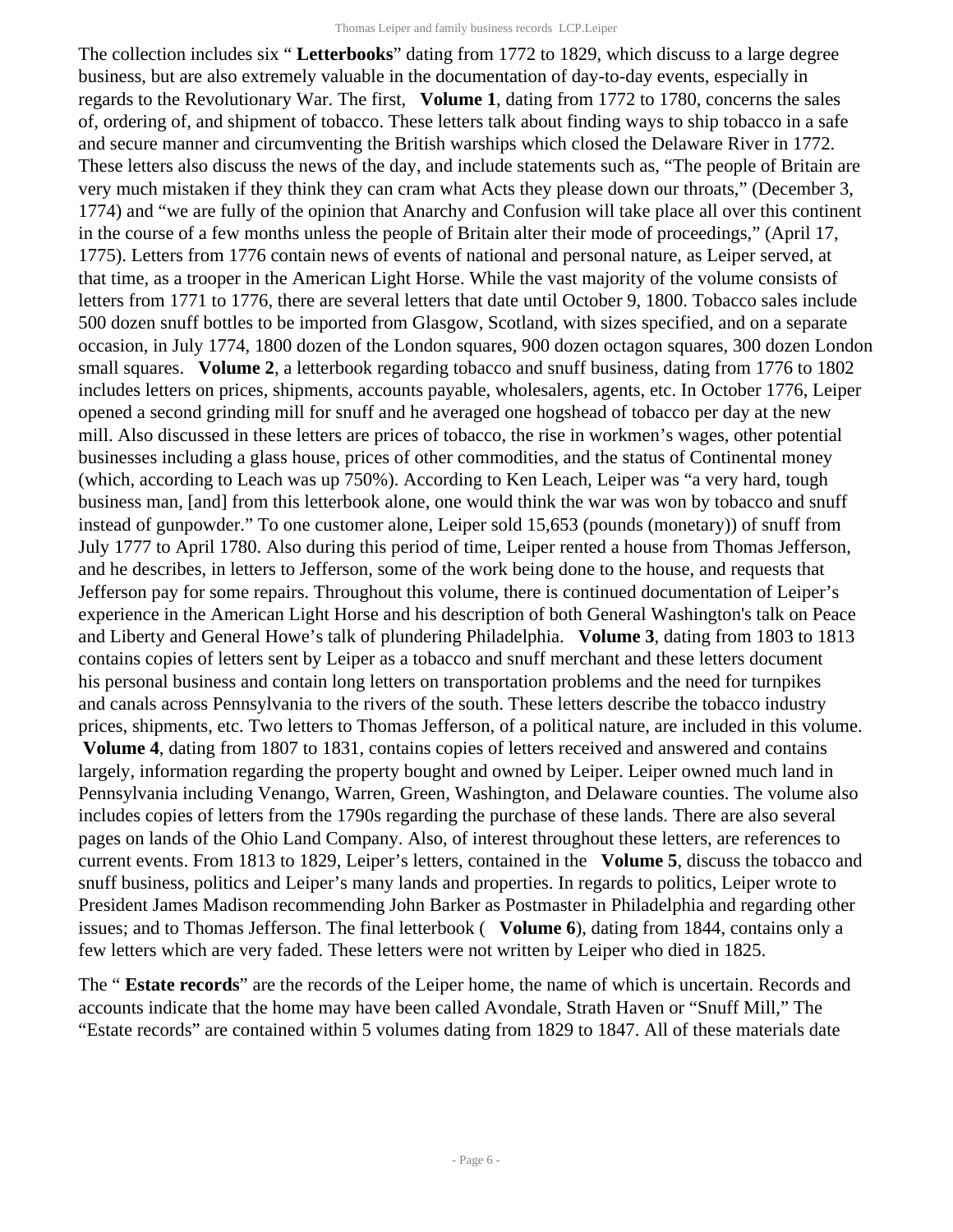after Thomas Leiper's death in 1825, and are therefore, his descendant's records. These volumes, 7 to 11, include accounts for: shingling, plastering, wages for workmen, boarding, lumber, blasting, powder from DuPont, supplies, freight, some quarry accounts, bottled water, names of vessels carrying freight, maintenance and repairs, food, sub-rents, cabinetwork, clothing, stovepipes, shoes, lumber, cattle, church dues, furniture, and other necessities for the manor. **Volume 7** contains a very broad business accounting of the estate; including information on cattle and sheep, rents, taxes, labor, repairs and maintenance, equipment and produce bought and sold, insurance, etc. **Volume 9** provides researchers the ability to match names of the Leipers' workers to their occupations.

The " **Executor records**" are records produced for estates of which the Leipers served as executors. **Volume 12** contains material regarding the Caldwell estate. Included in this volume are receipts received for money paid out, either hand copied or tipped into the volume. **Volume 13**, dating from 1832 to 1833, is a receipt book for bills paid by the Leiper brothers who served as executors of the estate of Robert Crosby.

The " **Paper, lumber and wood working business records**" are contained within three volumes. The first documents the Leiper Paper mill accounts and dates from 1828 to 1829. Only 17 pages of the volume are dedicated to the paper mill. The remaining pages document personal accounts from the 1880s. A volume regarding lumber yards and stables, from 1844, includes all the expenses involved, as well as labor and supplies. Finally, from 1844 to 1851, a wood working shop is documented through wages, lumber accounts, and receipts.

The Leiper family " **Quarry business records**" is documented in 18 volumes dating from 1812 to 1947. These volumes contain information largely on accounts and wages, in the form of account books, ledgers, daybooks, cashbooks, time books and wage books. Leiper quarries generally quarried granite and included locations such as Ridley Mills and Leiperville. Ridley Mills is documented in **volume 17** and includes sales of stone, types of stone, and prices from 1812 to 1832. This volume includes the names of people, companies and places to which the stone was sold and a roster of early American stone masons and builders. **Volume 18** is a workman's time and wage book and includes names, dates, and wages. **Volume 19** documents William and Samuel Leiper's granite quarry business and consists of a sales account book for stone of all types and purposes, such as building, foundation, railroad, perches, curb, and streets. This volume also includes lists of customers, some of which are: the United States (Naval Asylum, forts, etc.), Girard College, and St. John's Church at Salem Massachusetts. In addition, the names of vessels used to ship the stone and costs to do so are available via this volume. The granite quarry in Leiperville, Pennsylvania is documented from 1833 to 1939 in **volume 20**. This volume contains information on boarding for workers, wages, freight bills, vessel charges, and all expenses for the business and the people who supplied those services. **Volume 21** provides information on worker's time and work with wages from 1841 to 1842. **Volumes 22 to 24**, dating from 1869 to 1884 and 1899 to 1905, contain expenses and wages for quarrying granite and cutting stone and include workmen's time.  **Volume 25** includes workmen's time, but it does not include addresses or any indication of type of work.

Thomas Leiper's earliest business endeavors focused on tobacco and snuff and his work as a merchant in this is documented in the " **Tobacco business records**," 12 volumes dating from 1776 to 1835.  **Volumes 35 and 36** are sales books containing an average of fifteen entries per page (volume 35 has over 4,000 entries). Information included is amount of snuff or tobacco sold, type (pigtail, plug, cask, bladder, bottles), to whom the tobacco was sold, and how and where it was delivered. **Volume 37** is a "Work Book," containing the names of people who worked for Leiper, the type of work they did (rollers,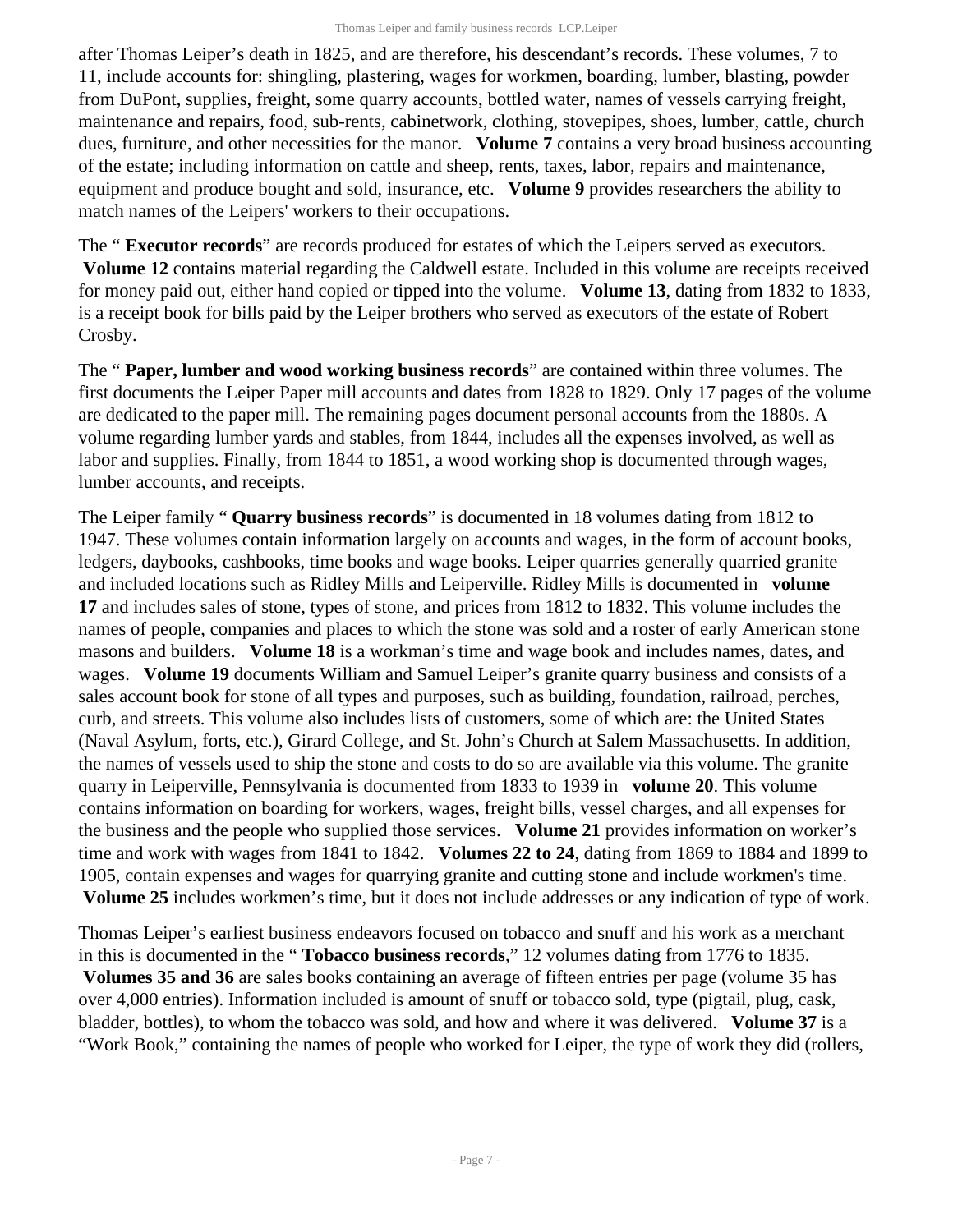spinners, etc), their hours, and their wages from 1776 to 1795. **Volume 38** contains sales accounts for snuff and tobacco from 1801 to 1802. **Volume 40** documents tobacco sales in 1816. **Volume 41** is entitled "Shop Ledger" and contains information on Leiper's cigar manufactory, names of workers, time, and wages from 1823 to 1827. **Volume 42** is an order book containing hundreds of accounts for snuff and tobacco sales. It includes pricing for plug, roll, bladder, pigtail, Glasgow, and pipe, and dates from 1826 to 1831. **Volume 43** is a receipt book for the tobacco business and contains information on kegs, making cigars, and sub-contractors who rolled cigars for the Leiper company from 1831 to 1834. Thomas Leiper and Sons ledger, **volume 44**, contains accounts daily of sales of snuff and tobacco from 1831 to 1835. Taken as a whole, these volumes provide a very complete picture of the tobacco business during the colonial and early national periods in America. Not only are the records of the business in existence, but also records of shipping, customers and workers.

The final three volumes in the Leiper family business records are "Miscellaneous and household account books and receipts." The first of these dates from 1781 to 1783 and is attributed to Thomas Leiper. Included in this volume ( **volume 45**) are sales of merchandise; including "sundries;" metal items, such as callender, ladle, coal shovel, candlesticks, tea kettles, camp kettles, brass clock, silver buckles, brass, tin, pewter, copper and iron; and the repair and maintenance of items. The names of the buyers are often identified as to their professions, such as blacksmiths, tallow chandler, cooper, joiner, shoemaker, etc., as well as their residences. The second miscellaneous account book ( **volume 46**) dates from 1814 to 1817 and includes accounts, loose leaves, letter copies, land rents, and supplies for the tobacco business. The last volume in the series ( **volume 47**), and the collection, is a receipt book dating from 1825 to 1837. Included in this volume are receipts for Leiper's barber, postage, subscriptions, labor, advertising, taxes, wine, clothing, freight, printing, billing for shares in the Library Company of Philadelphia, a pair of pistols, a second hand carriage, coal, and groceries. While many of these receipts are copies, there are original receipts tipped in with wax.

The collection as a whole provides an outstanding representation of an early American business, which lasted well into the 20th century. According to Ken Leach, appraiser of the collection, "with a major product, tobacco, and being the largest company in the business at the time, this collection brings to light all the facts, figures and correspondence." The letterbooks should be used with other volumes in order to provide context to the account books, wage books, and other financial records.

## <span id="page-7-0"></span>**Administrative Information**

#### **Publication Information**

Library Company of Philadelphia 2010.10.05

#### **Conditions Governing Access note**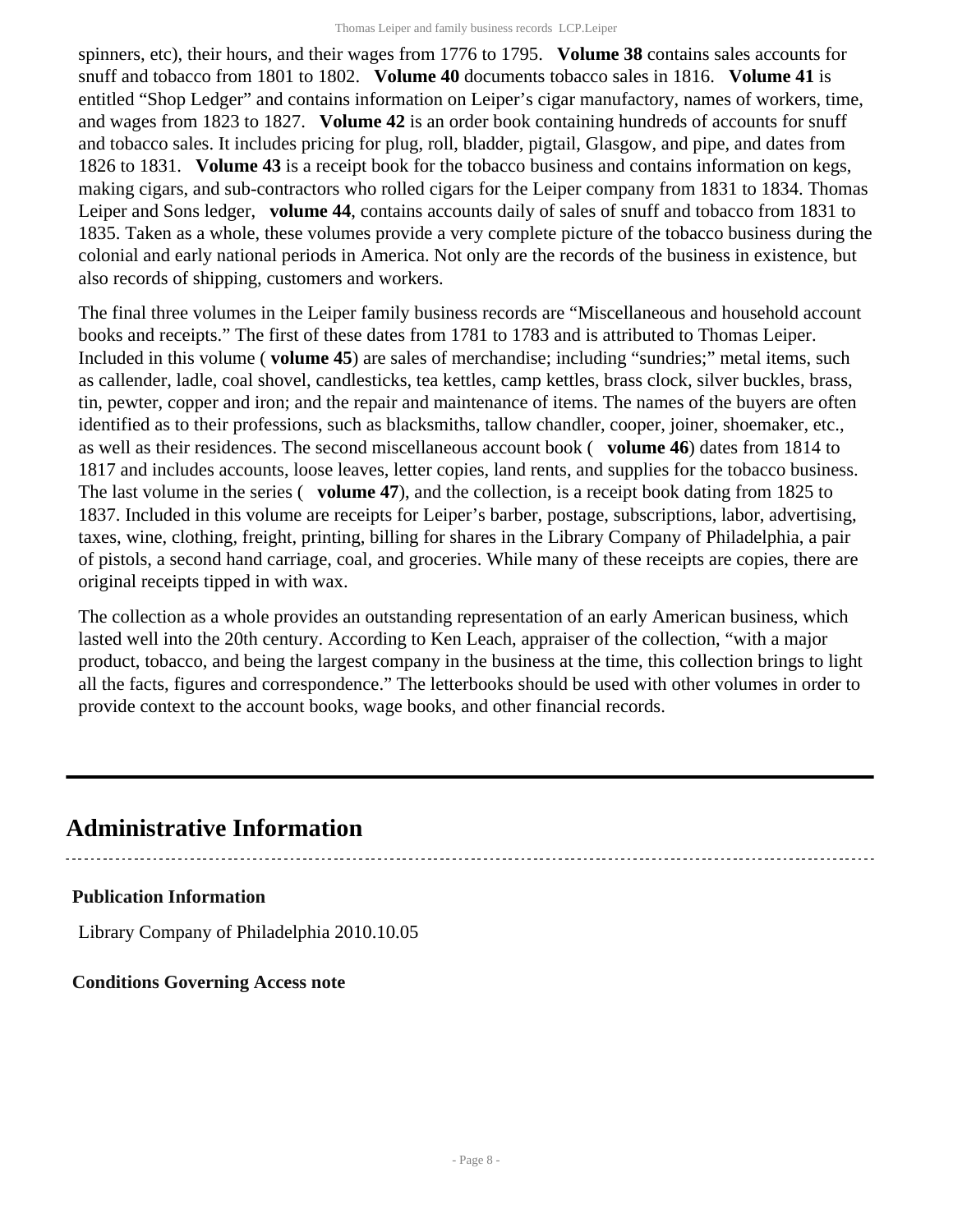This collection is open for research use, on deposit at the Historical Society of Pennsylvania, 1300 Locust Street, Philadelphia, PA 19107. For access, please contact the Historical Society at 215-732-6200 or visit http://www.hsp.org.

#### **Conditions Governing Use note**

Copyright restrictions may apply. Please contact the Library Company of Philadelphia with requests for copying and for authorization to publish, quote or reproduce the material.

#### **Immediate Source of Acquisition note**

On deposit from the Friends of the Thomas Leiper House.

#### **Processing Information note**

The processing of this collection was made possible through generous funding from The Andrew W. Mellon Foundation, administered through the Council on Library and Information Resources' "Cataloging Hidden Special Collections and Archives" Project.

This collection was *minimally processed* in 2009-2011, as part of an experimental project conducted under the auspices of the Philadelphia Area Consortium of Special Collections Libraries to help eliminate processing backlog in Philadelphia repositories. A minimally processed collection is one processed at a less intensive rate than traditionally thought necessary to make a collection ready for use by researchers. When citing sources from this collection, researchers are advised to defer to folder titles provided in the finding aid rather than those provided on the physical folder.

Employing processing strategies outlined in Mark Greene's and Dennis Meissner's 2005 article, *More Product, Less Process: Revamping Traditional Processing Approaches to Deal With Late 20th-Century Collections*, the project team tested the limits of minimal processing on collections of all types and ages, in 23 Philadelphia area repositories. A primary goal of the project, the team processed at an average rate of 2-3 hours per linear foot of records, a fraction of the time ordinarily reserved for the arrangement and description of collections. Among other time saving strategies, the project team did not extensively review the content of the collections, replace acidic folders or complete any preservation work.

### <span id="page-8-0"></span>**Related Materials**

#### **Related Archival Materials note**

Friends of the Thomas Leiper House.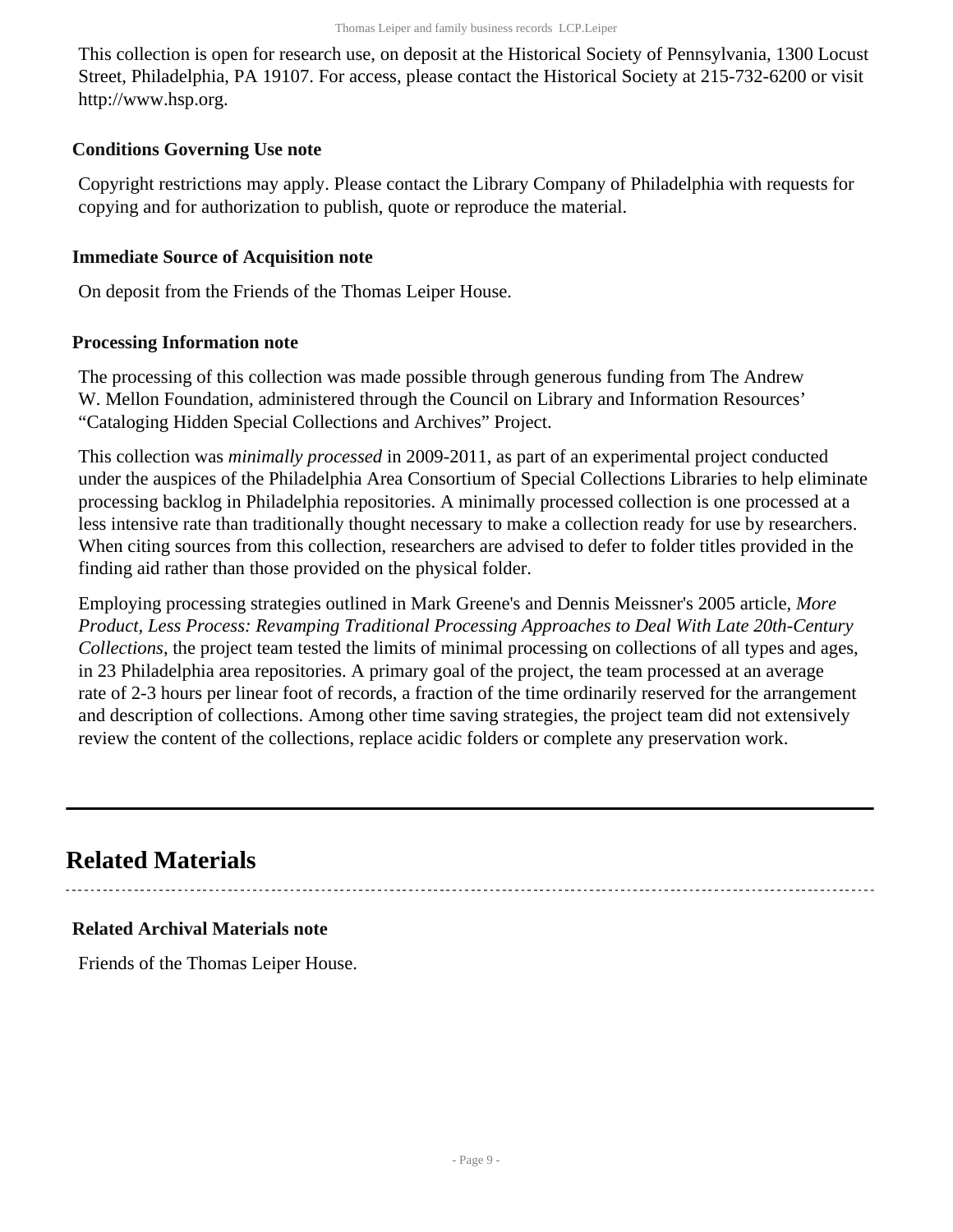## <span id="page-9-0"></span>**Controlled Access Headings**

#### **Corporate Name(s)**

- Pennsylvania. Militia. Light Horse of the City of Philadelphia.
- Thomas Leiper & Sons, Tobacconists.

#### **Genre(s)**

- Account books
- Business records
- Estate records
- Financial records
- Letter books

#### **Geographic Name(s)**

- Pennsylvania
- Philadelphia (Pa.)

#### **Personal Name(s)**

- Jefferson, Thomas, 1743-1826
- Leiper, George Gray, 1786-1868
- Leiper, Samuel McKean, 1806-1854
- Leiper, Thomas, 1745-1825

#### **Subject(s)**

- Pennsylvania--History--Colonial period, ca. 1600-1775
- Quarries and quarrying
- Railroads
- Real property
- Tobacco industry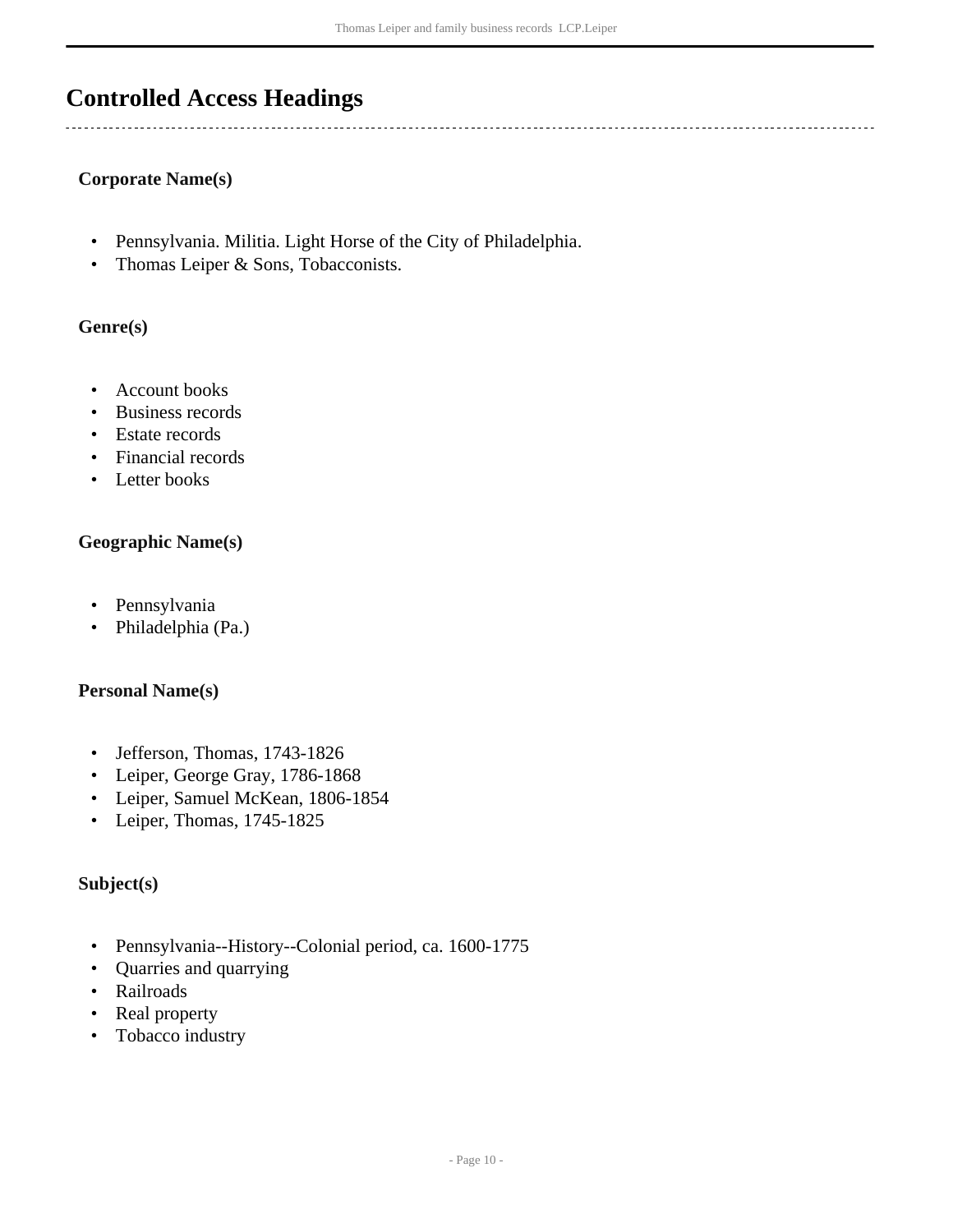- United States--History--Colonial period, ca. 1600-1775
- United States--History--Revolution, 1775-1783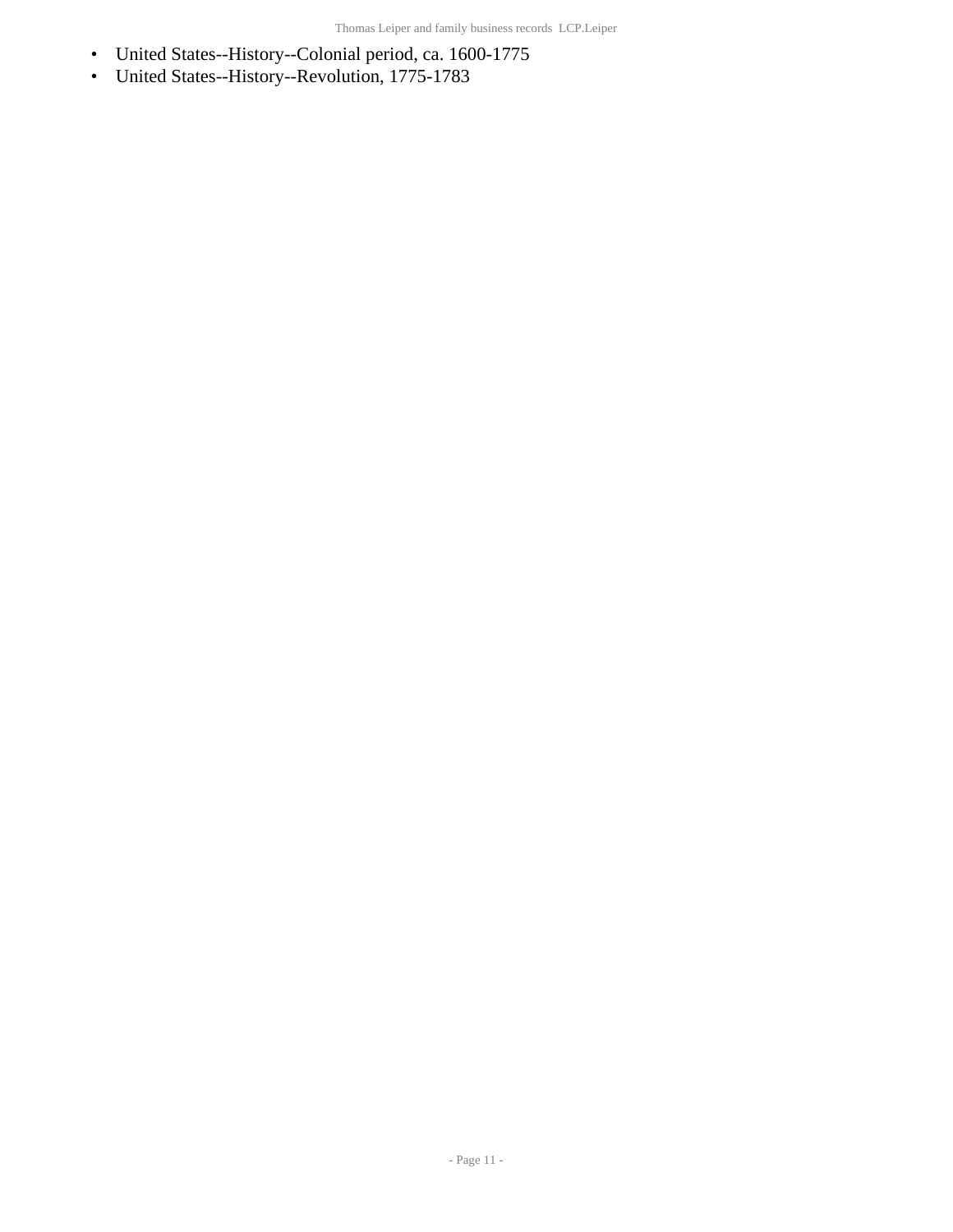# <span id="page-11-0"></span>**Collection Inventory**

<span id="page-11-1"></span>

| Series I. Letter books 1772-1844                              |                |
|---------------------------------------------------------------|----------------|
|                                                               | <b>Volume</b>  |
| Regarding tobacco sales 1772-1780                             | $\mathbf{1}$   |
| Regarding tobacco and snuff business 1776-1802                | $\overline{2}$ |
| Regarding tobacco and snuff business 1803-1813                | 3              |
| Regarding property purchased and owned by Leiper 1807-1831    | $\overline{4}$ |
| Regarding tobacco and snuff business and politics 1813-1829   | 5              |
| 1844                                                          | 6              |
| Series II. Estate records-Leiperville, Pennsylvania 1829-1847 |                |
|                                                               | <b>Volume</b>  |
| "Snuff Mill" ledger 1823-1846                                 | $\overline{7}$ |
| Account book 1829-1845                                        | 8              |

<span id="page-11-2"></span>

| Accounts 1839 |  |  |
|---------------|--|--|
|               |  |  |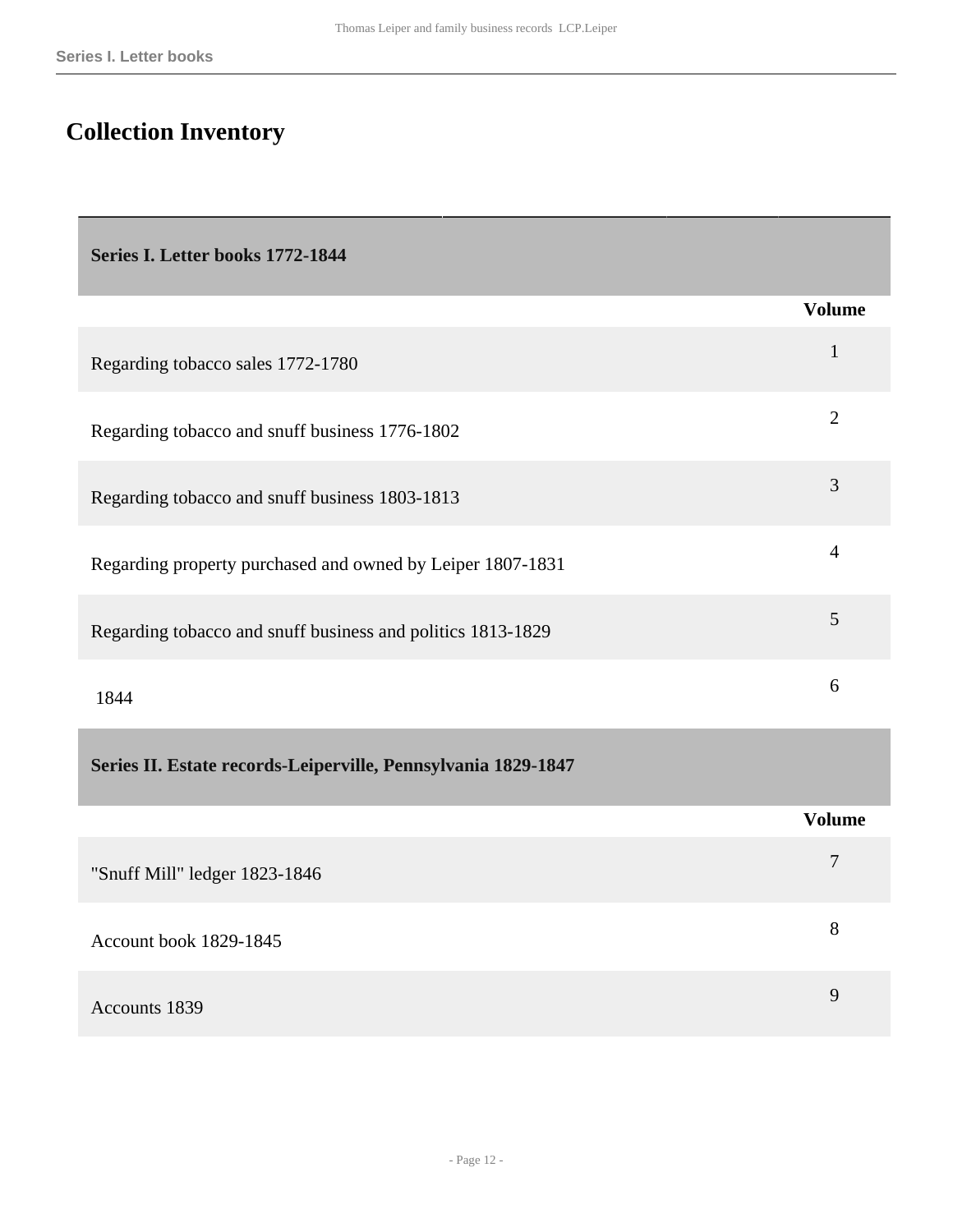<span id="page-12-2"></span><span id="page-12-1"></span><span id="page-12-0"></span>

| Receipt book 1841-1854                                     | 10            |
|------------------------------------------------------------|---------------|
| Receipt book 1844-1847                                     | 11            |
| <b>Series III. Executor records</b>                        |               |
|                                                            | <b>Volume</b> |
| Receipt book (Caldwell sales) 1801-1805                    | 12            |
| Receipt book, Crosby Estate 1832-1833                      | 13            |
| Series IV. Paper, lumber and wood working business records |               |
|                                                            | <b>Volume</b> |
|                                                            |               |
| Paper mill account book 1828-1829                          | 14            |
| Lumber yard and stable account book 1844                   | 15            |
| Wood working shop day book 1844-1851                       | 16            |
| <b>Series V. Quarry business records</b>                   |               |
|                                                            | <b>Volume</b> |
| Accounts 1812-1832                                         | 17            |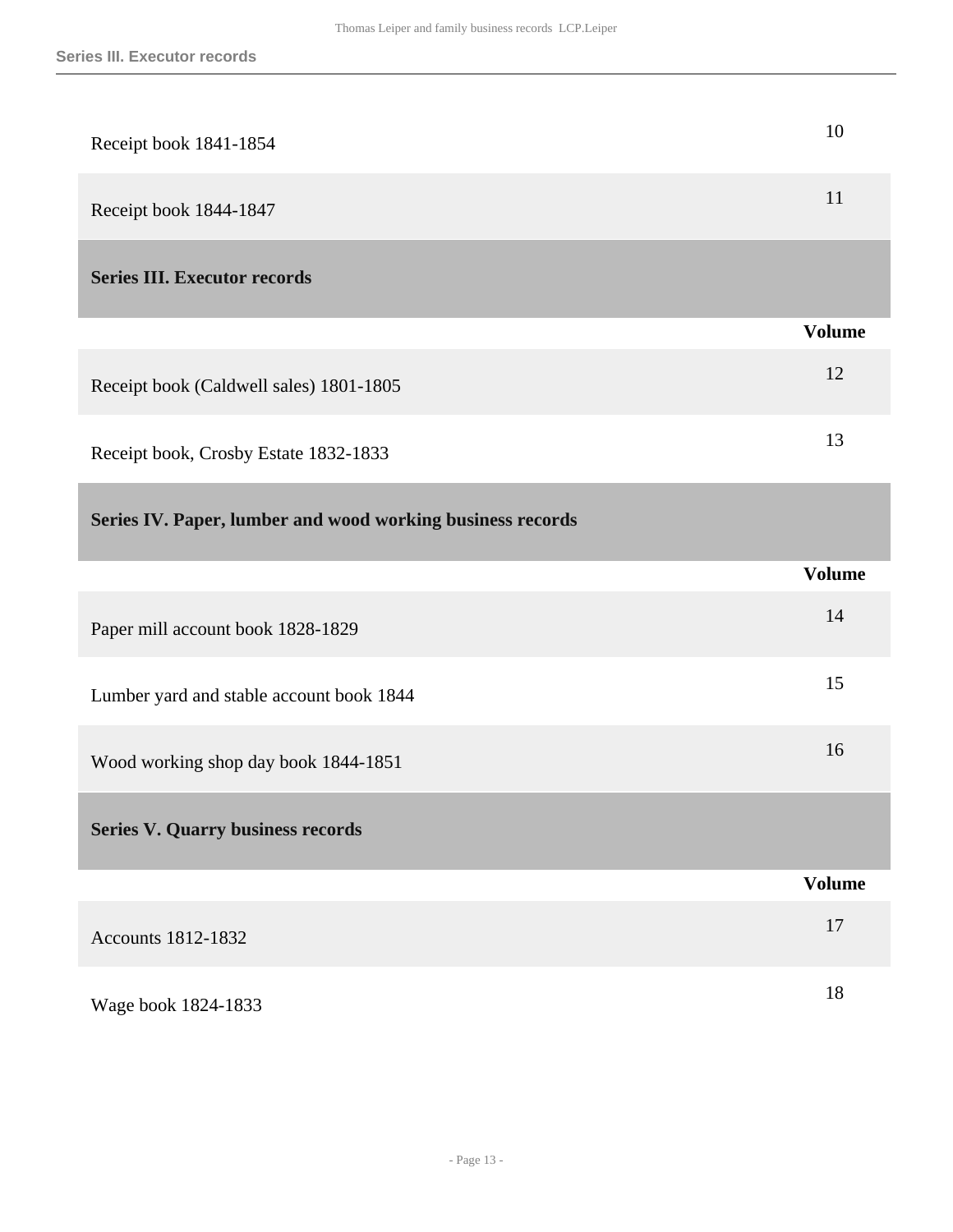| Sales and account book 1830-1838                       | 19 |
|--------------------------------------------------------|----|
| Labor and freight accounts 1833-1839                   | 20 |
| Wage book 1841-1842                                    | 21 |
| Daybook 1869-1878                                      | 22 |
| Wage book (includes 1839 Ice House Receipts) 1878-1884 | 23 |
| Cash book 1892-1905                                    | 24 |
| Wage book 1899-1905                                    | 25 |
| Ledger 1905-1913                                       | 26 |
| Journal (cash book) 1908-1927                          | 27 |
| Ledger 1911-1928                                       | 28 |
| Time book 1923-1943                                    | 29 |
| Ledger 1928-1945                                       | 30 |
| Journal 1928-1937                                      | 31 |
| Journal 1928-1947                                      | 32 |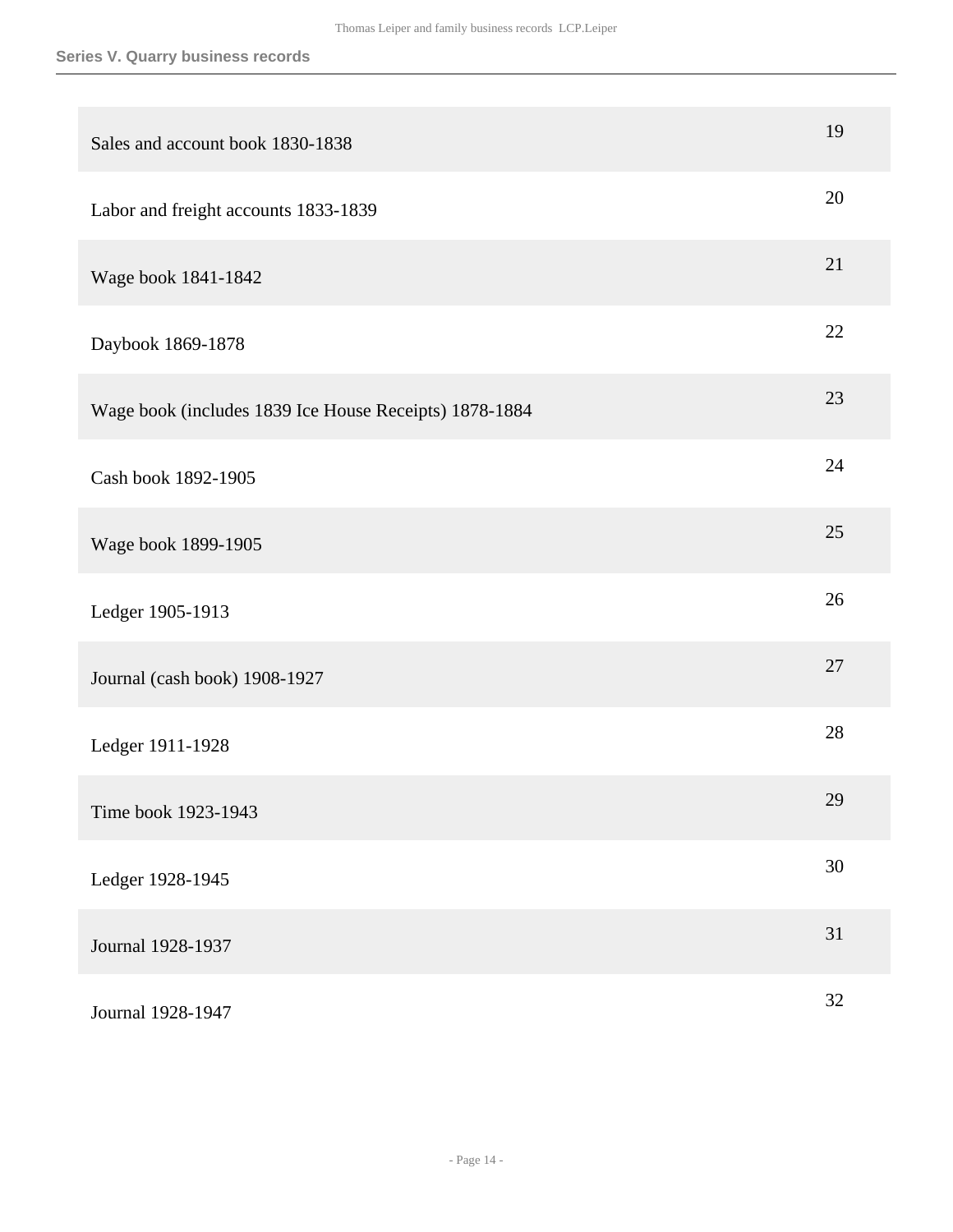<span id="page-14-0"></span>

| Daybook 1930-1941                          | 33            |
|--------------------------------------------|---------------|
| Daybook 1941-1947                          | 34            |
| <b>Series VI. Tobacco business records</b> |               |
|                                            | <b>Volume</b> |
| Tobacco order book 1776-1790               | 35            |
| Tobacco order book (continued) 1790-1795   | 36            |
| Tobacco work book 1776-1795                | 37            |
| Account book, snuff sales 1801-1802        | 38            |
| Tobacco accounts 1815-1820                 | 39            |
| Tobacco sales book 1816                    | 40            |
| Shop ledger, cigar manufactory 1823-1827   | 41            |
| Tobacco order book 1826-1831               | 42            |
| Receipt book, cigars 1831-1834             | 43            |
| Day book, tobacco 1831-1835                | 44            |